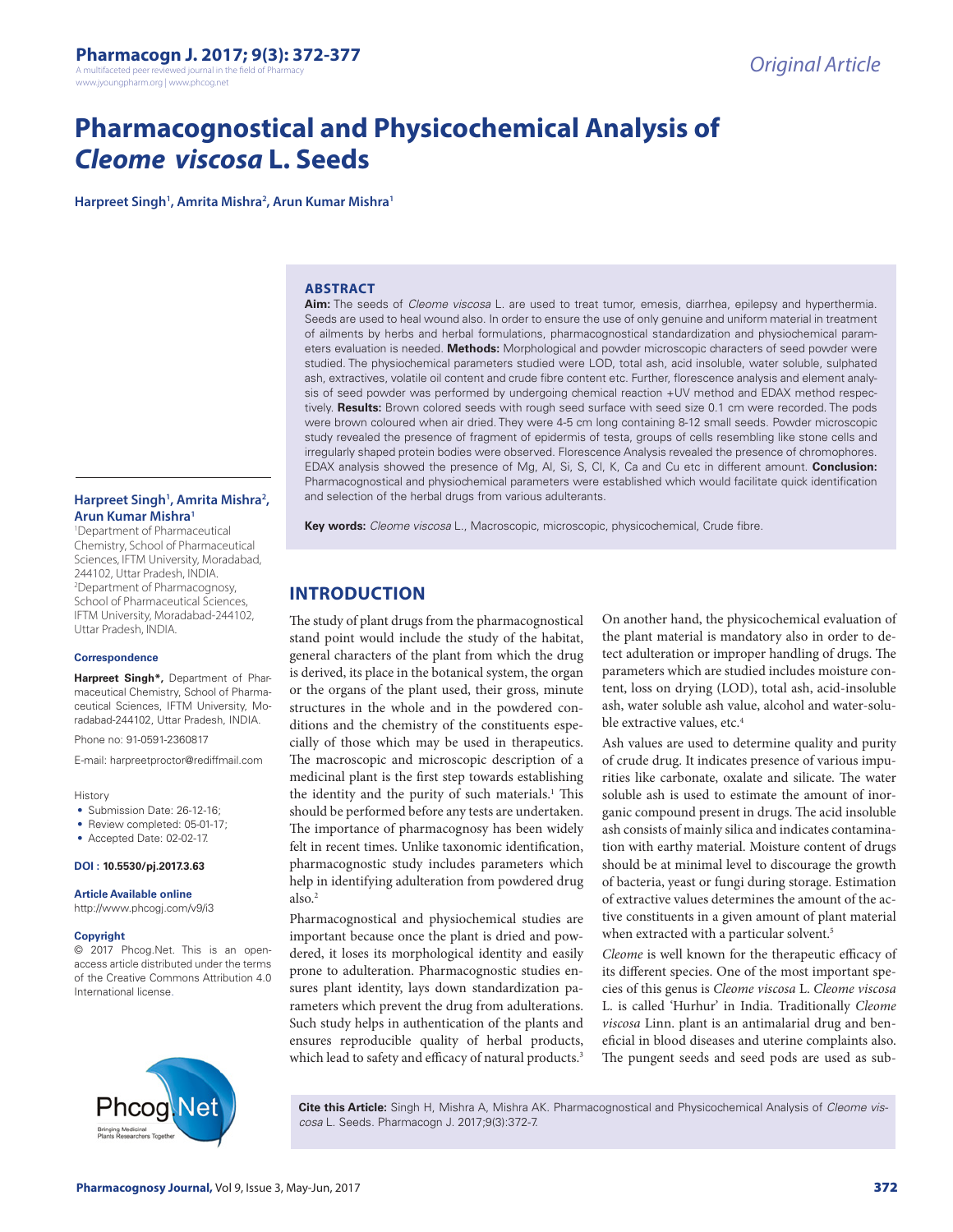stitute of mustard in curries. In traditional system of medicine, leaves, seeds and roots of the plant are widely used as an anthelmintic, antiseptic, cardiac stimulant, carminative, anticonvulsant, antidiarrhoeal, antipyretic and are also used to treat skin diseases.<sup>6,7</sup> In previous phytochemical studies, *Cleome viscosa* L. seeds have been reported to contain Oct-1-ene, Heptane-4-one, Heptane-2-one, Non-1-ene, α-pinene, dehydrosabenene, 6-Methylhept-5-ene-2-one, E-ocimene, myrcene, p-cymene, limonene, dehydrolinalool, undecan, limonene oxide, α-tepeniol, benzoic acid, Deca-2,4-dien-1-al, Decan-2- ol, Gerniol, Undec-10-e-1 al.8 The literature survey reveals that there is no systematic pharmacognostical and physiochemical study for *Cleome viscosa* L. seeds has been undertaken yet. In the present communication, the study was performed on the pharmacognostic and physiochemical parameters of the seeds of *Cleome viscosa* L.

# **MATERIALS AND METHOD**

All the chemicals and reagents used were of analytical grade purchased from CDH Laboratories Pvt. Ltd., New Delhi, India.

#### Collection and Authentication

The mature seeds of *Cleome viscosa* L. were collected from nearby areas of Moradabad in month of September. Care was taken to select normal and even size seeds while collection. The collected seeds along with plant specimen were authenticated by renowned botanist Dr. G.P. Sinha (Scientist D), Botanical Survey of India (BSI), Allahabad, India and a voucher specimen (TR No. GG 950204) was deposited in office of Botanical Survey of India, Allahabad, India.

#### Macroscopic Studies

Macroscopical evaluation refers to evaluation of drugs by color, odour, taste, shape and special features like touch and texture. It is a technique of qualitative evaluation based on the study of morphological profiles of the seeds. The dried seeds were taken for macroscopical evaluation.<sup>9-11</sup>

In order to evaluate the macroscopical features of seeds, number of seeds in the pods, size and color of pods of the *Cleome viscosa* L. species were observed (Figure 1). Findings of macroscopic characters are presented in Table 1.

#### Microscopic Studies

In powder microscopic study, powder of dried seeds was taken. *Cleome viscosa* L. seeds were powdered using mixer grinder. The coarse powdered material thus obtained, sieved with the help of 40 mm sieve for

| S. No | <b>Physicochemical Parameters</b>        | Percentage (Mean ±<br>SEM) |
|-------|------------------------------------------|----------------------------|
| 1.    | Loss on Drying (LOD)                     | 4.85±0.321%                |
| 2.    | Total ash value                          | $5.2 \pm 0.385\%$          |
| 3.    | Acid insoluble ash value                 | $0.51 \pm 0.0211\%$        |
| 4.    | Water soluble ash value                  | 1.78±0.0213%               |
| 5.    | Sulphated Ash                            | 4.98±0.366%                |
| 6.    | Alcohol soluble extractive value         | $38.8 + 0.852\%$           |
| 7.    | Water soluble extractive value           | $15.8 \pm 0.514\%$         |
| 8.    | Ethyl acetate soluble extractive value   | $10.50 + 0.986\%$          |
| 9.    | Petroleum ether soluble extractive value | 18.67±0.881%               |
| 10.   | Volatile oil content                     | $0.88 \pm 0.0034\%$        |
| 11.   | Crude fibre content                      | 28.9+0.889%                |

powder microscopy. For microscopical characters of purified powder samples, slides were prepared by using water, chloral hydrate as a clearing agent and glycerin as mounts. All powder samples were stained with various reagents as per the textual reference.<sup>12</sup>

# Physicochemical Parameters

Physicochemical parameters were studied for the seeds of *C. viscosa*. The procedures recommended in WHO guidelines were followed to evaluate the physicochemical constants.<sup>13</sup> Findings are presented in Table 1.

# Fluorescence Analysis

0.5 g of seed powder were taken into clean test tubes. In each tube, 5 ml of different solvents were added and the tubes were shaken. The samples in test tubes were allowed to stand for about 20-25 m. The solutions obtained were observed under the UV visible light for their characteristic colour reaction and were compared with a standard colour chart. The observed colors were recorded. Same procedure was repeated for different extracts obtained from seeds of *Cleome viscosa*. The results are presented in Table 2.

#### Elemental Analysis

For seeds of *Cleome viscosa* L. spectra of the various micro mineral elements and macro mineral elements *viz.* carbon (C), oxygen (O), magnesium (Mg), aluminium (Al), silicon (Si), sulphur (S), chloride (Cl), potassium (K), calcium (Ca) and copper (Cu) were generated by energy dispersive X-ray spectroscopy (EDAX) technique. The results are presented in Table 3.

# **RESULT AND DISCUSSION**

#### Macroscopic Studies

*Cleome viscosa* L. seeds were brown coloured. They were odourless, tasteless, looking like snail shell. Their surface was rough. Size was 0.1 cm. The pods were brown colored when air dried. They were 4-5 cm long and contained 8-12 small seeds. These macroscopic characters of *Cleome viscosa* L. seeds are presented in Figure 1.

Microscopic Studies

For microscopy, seed powder was taken on glass slide and observed under light microscope. Number of fragments of epidermis testa consisting of thin-walled, polygonal cells and groups of cells, resembling like stone cells of reddish-brown color were observed. Large number of oval, rounded or irregularly shaped protein bodies were also observed. Starch



**Figure 1:** *Cleome viscosa* L. seeds showing its macroscopic characters.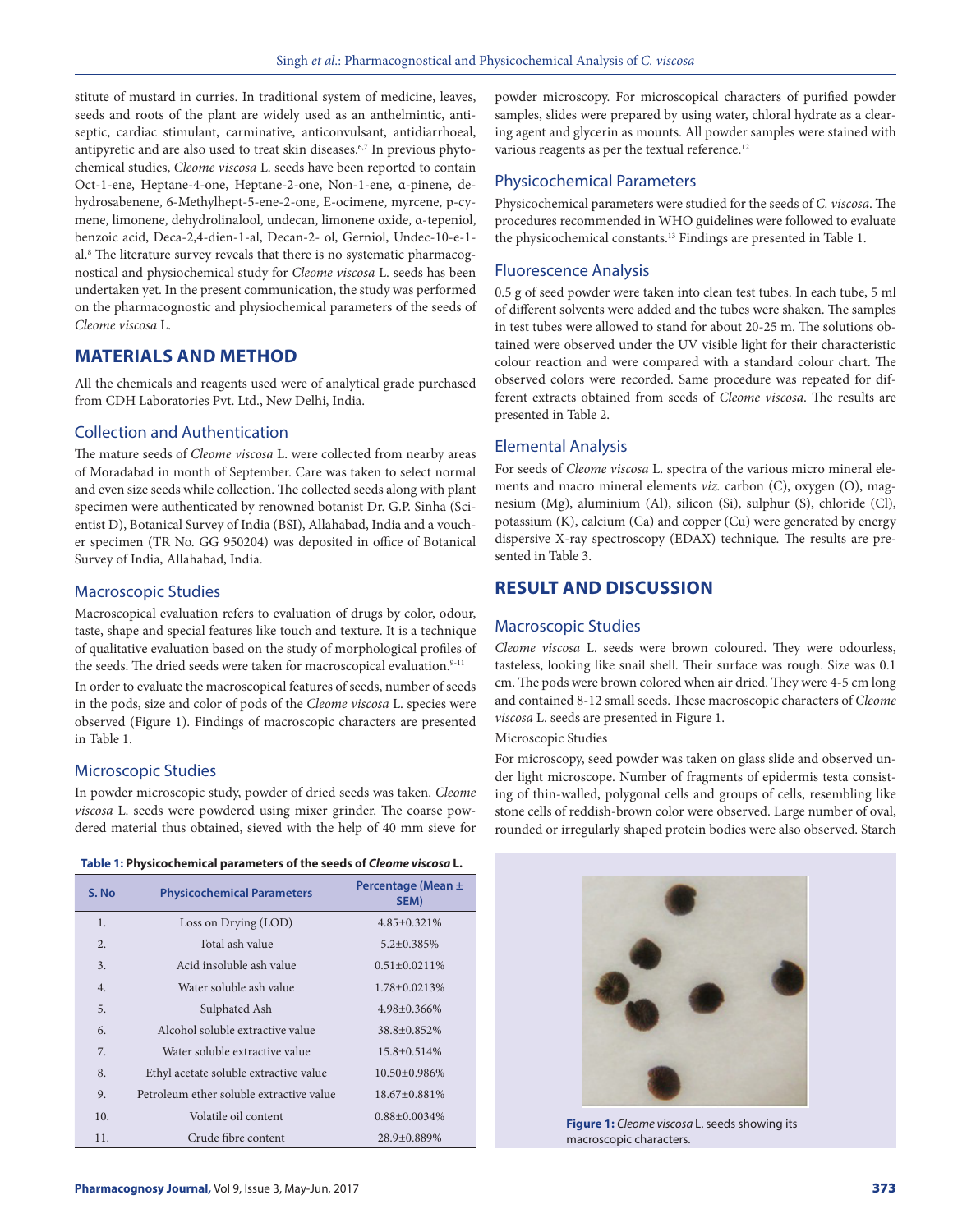grains and crystals of calcium oxalate were found to be absent. Figure 2(A-C) (10X45X)

# Physicochemical Studies

The results of physicochemical characters such as LOD, total ash, acid insoluble ash, water soluble ash, sulphated ash, percentage of extractive values in various solvents such as alcohol, water, ethyl acetate, petroleum ether, volatile oil content and crude fiber content of the seeds powder of *Cleome viscosa* L. are presented in Table 1.

Excessive amount of water present in plant drugs is the cause for bacterial and fungal growth as well as responsible for the hydrolysis of constituents. The pharmacopoeial monographs limit the water content, especially in drugs that have the facility to absorb it, or in which the excessive amounts of water cause deterioration. In the present study, loss on drying was found to be 4.85±0.321%.

Ash determination includes determination of total ash, sulfated ash (residue on ignition) and acid insoluble ash. The total ash involves the determination of physiological and the non-physiological ash. After drug calcinations, the amount of non volatilized residue was found to be 5.2 ± 0.385%. After calcination with concentrated sulfuric acid, non volatilized residue represents sulphated ash. The metals present in the drug gets converted to sulfates, as these are more stable to heat and allow more accurate results than those obtained by simple calcination. The sulfated ash value was found to be 4.98±0.366%. The acid insoluble ash is the residue, obtained after boiling total ash with dilute hydrochloric acid, filtrating to remove the soluble and igniting the remaining insoluble matter. Thus by this procedure, level of silica is determined, specially sand and siliceous earth content present in the drug. Acid insoluble ash value was found to be  $0.51 \pm 0.0211$  %. Any significant deviation in the % of ash value reported in present research work clearly shows adulteration of the drug.

Extractable matter determination was carried out to determine the drug active constituents. Substances are generally extracted with water, methanol, petroleum ether and other solvents to determine extractive matters. *Cleome viscosa* L. seed's extractive value was found to be 38.8±0.852% in alcohol, 15.8±0.514% in water, 10.50±0.986% in ethyl acetate and 18.67±0.881% in petroleum ether. The maximum value was found to be with alcohol.

In many plants, the volatile constituents i.e. essential oils are present and characterized the mixture of terpenes, sesquiterpenes and their oxygenated derivatives, aromatic compounds, which are oily and volatize at room temperature. Pharmacologically active substances may also present in essential oils. The volatile content was found to be 0.88±0.0034 % in *Cleome viscosa* L. seeds.

# Fluorescence Analysis

Fluorescence analysis of powdered seeds and different extracts of the seeds of *Cleome viscosa* L. with different reagents were carried out to observe the color reactions (Table.2) and to record presence of chromophore.

### Elemental Analysis

Elemental analysis of *Cleome viscosa* L. seeds was done to find out weight % of elements present in seeds (Table.3, Figure 3).

The mineral constituent present in *Cleome viscosa* L. seeds indicates its ethnopharmacological and nutritional importance. High peaks of carbon, oxygen, showed that these elements are present in very large



**Figure 2:** A) Fragments of epidermis of testa, B) Groups of cells resembling like stone cells, C) Irregularly shaped protein bodies.

| <b>S. No.</b>  | <b>Reagents</b>       | Day light      | Short UV (254nm)      | Long UV (365nm)          |
|----------------|-----------------------|----------------|-----------------------|--------------------------|
|                | Distilled water       | <b>Brown</b>   | <b>Brown</b>          | Dark brown               |
| $\overline{2}$ | Powder $+1$ N HCl     | Pale Yellow    | Pale Green            | Pale Green               |
| 3              | Powder $+1$ N NaOH    | Red            | <b>Brownish Green</b> | <b>Brownish Green</b>    |
| $\overline{4}$ | Powder $+50\%$ HCl    | Brownish Green | Fluorescent Green     | <b>Fluorescent Green</b> |
| 5              | Powder $+50\%$ H2SO4  | Dark brown     | Brown                 | <b>Brown</b>             |
| 6              | Powder+               | Greenish       | Greenish              | Dark brown               |
|                | Methanol+50% HNO3     | Brown          | Brown                 |                          |
| 7              | Powder + Methanol +   | <b>Brown</b>   | Greenish              | Greenish                 |
|                | 1 N NaOH              |                | <b>Brown</b>          | <b>Brown</b>             |
| 8              | Aqueous extract       | Light Brown    | <b>Brown</b>          | <b>Brown</b>             |
| 9              | Methanolic extract    | Greenish brown | Greenish fluorescence | Greenish fluorescence    |
| 10             | Pet. Ether extract    | Brown          | Greenish brown        | Greenish brown           |
| 11             | Ethyl acetate extract | <b>Brown</b>   | Dark brown            | Dark brown               |

#### **Table 2: Findings of Florescence Analysis**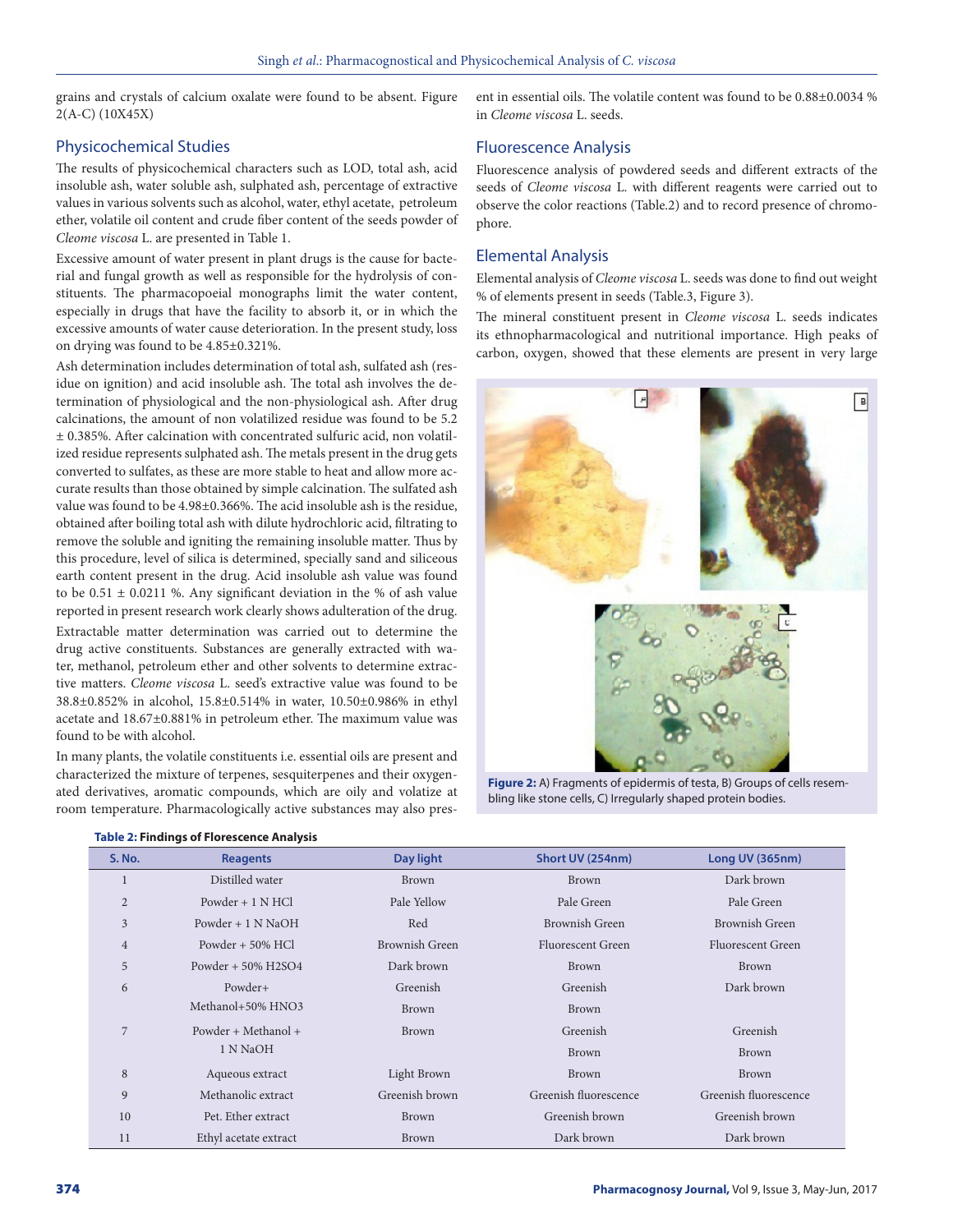

| <b>Table 3: Elements Analysis Result</b> |  |
|------------------------------------------|--|
|                                          |  |

| <b>S. No.</b>  | <b>Element</b> | Weight % |
|----------------|----------------|----------|
| $\mathbf{1}$   | $\mathsf{C}$   | 66.80    |
| $\overline{2}$ | $\circ$        | 12.40    |
| 3              | Mg             | 03.20    |
| $\overline{4}$ | Al             | 01.90    |
| 5              | Si             | 07.60    |
| 6              | S              | 01.20    |
| 7              | Cl             | 00.70    |
| 8              | K              | 00.90    |
| 9              | Ca             | 03.20    |
| 10             | Cu             | 02.10    |

amount. For instance, magnesium, calcium, copper and silica were in limited amounts. Aluminium and sulphur were found in less amounts (Figure 3). All of these mineral elements have different metabolic roles in human body.

For example, calcium is an important element which is known for reducing the risk of large variety of non-infectious diseases like maintenance of bones, teeth and muscles.14,15 Acid–base balance and blood pressure is regulated with an important mineral which is potassium.<sup>16</sup> Magnesium is an important "helper molecule" of many enzymes mainly involved in energy metabolism, production of protein and for maintaining electrical potential of nerve tissue and cell membranes.17 There is an important role of sulphur in synthesis of protein, regeneration of cells and cleansing of blood.18 The presence of these important elements in *Cleome viscosa* Linn. seeds accounts for the therapeutic use as antipyretic, antimicrobial, analgesic, antiemetic, anticonvulsant and psychopharmacological, anthelmintic, carminative, anticonvulsant, wound healing.

# **DISCUSSION**

The evaluation of pharmacognostical parameters was performed on the basis of detailed botanical evaluation of the seeds which included morphology and microscopy as well as WHO recommended physicochemical parameters.<sup>19</sup> The findings of the pharmacognostical evaluation may be useful to identity of the seeds of *C. viscosa* (Linn.) which may produce a solid basis for the authenticity of the plant and also to distinguish the seeds of *C. viscosa* seeds other similar species.<sup>20,21</sup> The macroscopic characters were examined to identify the seed of the *C. viscosa.* The powder characters of a drug are mainly used in the identification of the drug in the powder form. The seeds powder was dark brown in colour with no specific odour and taste. The microsocopical features of the powder which were observed, which showed numerous epidermis of testa, groups of cells resembling like stone cells and irregularly shaped protein bodies (Figure 3.3-3.5).

The physicochemical parameters play a vital role in evaluating the purity and quality of the drug.<sup>22</sup> Ash values are useful in evaluating the quality and purity of crude drugs, especially in powder form.<sup>23</sup> The ash values are important since ash may be derived from the plant itself (physiological or natural ash) as well as from the extraneous matter, especially sand and soil adhering to the surface of the drug (non physiological ash).<sup>24</sup> The determination of physiological and non physiological ash is termed as total ash.25 The total ash may vary within wide limits for specimen of genuine drug due to variable natural or physiological ash,<sup>26</sup> in such cases the ash obtained is treated with acid in which most of the natural ash is soluble leaving the silica as acid-insoluble ash which represents most of the ash from the contaminating soil.<sup>27</sup> The ash values of the powdered seeds suggests about a high percentage of sulphated ash. Any significant variation in the percentage of ash as reported in the present work may show the sign of adulteration of the drug. In present study, all the above parameters were studied.<sup>28</sup>

Extractive values indicates about the chemical constituents present in the drug as well as useful in the determination of exhausted or adulterated drugs.<sup>29,30</sup> The results indicates that the powdered seeds have high alco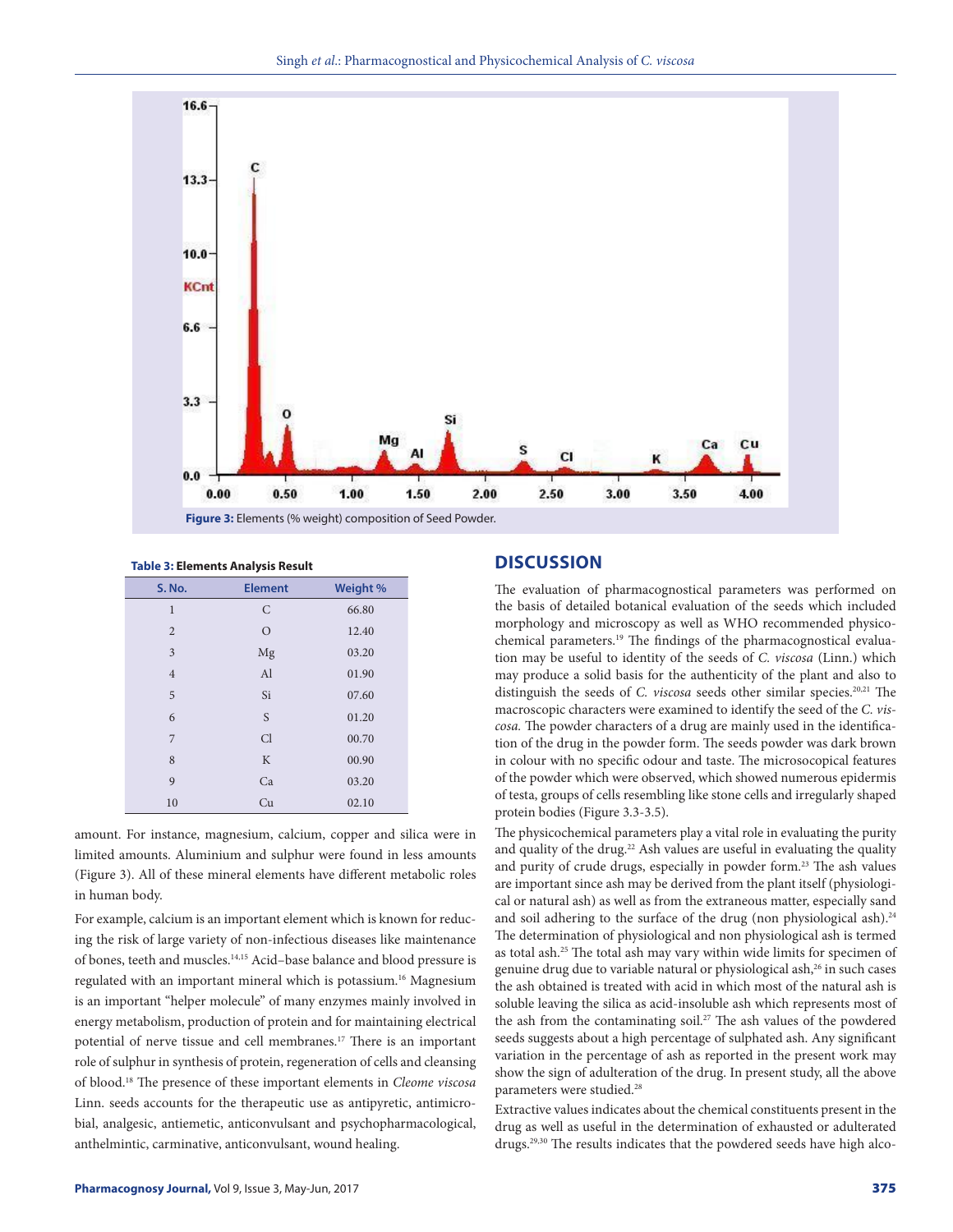hol soluble extractive value. The loss on drying reveals the percentage of moisture present in the drug, since moisture facilitates the enzyme hydrolysis or growth of microbes which leads to deterioration. Fluorescence analysis of powdered seeds was studied in both UV and day light. The powder showed green fluorescence with methanol in UV light at 254 nm, which indicates the sign of chormophore in the drug. The elemental analysis revealed the presence of some important elements.

# **CONCLUSION**

The detailed pharmacognostical studies on the seeds of *C. viscosa* may substantiate as an essential data for the identification of raw material and also used to differentiate the plant from its allied species and adulterants.

### **ACKNOWLEDGEMENT**

The authors are thankful to Prof. R.M Dubey, Vice Chancellor, IFTM University, Moradabad for providing. Unique Laboratory facilities to conduct the research work. The present paper is a part of Ph.D work from IFTM University, Moradabad.

### **CONFLICT OF INTEREST**

None

# **ABBREVIATIONS USED**

EDAX: Energy Dispersive X-ray Spectroscopy; UV: Ultra Violet, LOD: Loss on Drying.

#### **REFERENCES**

- 1. Sundar S, Pillai YJK. Pharmacognostic and physicochemical evaluation of *Solanum virginianum* L. leaves (solanaceae). Int J Pharm Bio Sci. 2016;7(1):40-4.
- 2. Sirajudeen J, Ahamath JM. Evaluation of pharmacognostic, physicochemical studies and heavy metal analysis of medicinal plant *solanum erianthum d*. Don. World J Pharm Pharm Sci. 2014;3(5):1601-6.
- 3. Sumitra C, Dishant D, Disha M. Pharmacognostic, phytochemical, physicochemical and fluorescence analysis of *Terminalia bellerica* leaf and stem. World J Pharm Sci. 2014;2(4):390-6.
- 4. Ali W, Shaikh H, Abdullah A, Khanam S. Standardization of unani antidiabetic tablet - Qurse Tabasheer. Pharmcog Res. 2016;8(2):147-2. https://doi. org/10.4103/0974-8490.175611 PMid:27034607 PMCid:PMC4780142.
- 5. Chanda S. Importance of pharmacognostic study of medicinal plants: An overview. J Pharm Phytochem. 2014;2(5):69-3.
- 6. Mohtasheem UHM, Salman A, Munnawar S, Iqbal A. Analgesic and Antiemetic activity of *Cleome viscosa* L. Pak J Bot. 2011;43(1):119-2.
- 7. Nowshehri JA, Bhat ZA, Shah MY. Pharmacognostic Standardisation and Phytochemical Evaluation on the Seeds of Two *Vitis Vinefera* L. Varieties Grown in Kashmir Valley, India. Pharmacogn. J. 2016;8(5):465-70. https://doi.org/10.5530/ pj.2016.5.9.
- 8. Gabriel O, Peter W, Stephen O. Chemical investigation of volatile constituents of Cleome viscosa from Nig. Bull. Chem. Soc. Ethop. 2005;19(1):139-3.
- 9. Mathew KM. The flora of Tamil nadu Carnatic. Rapinat Herbarium, St. Joseph's

College, Tiruchirapalli, India. 1983;1:226-7.

- 10. Hajra PK, Nair VJ, Daniel P. Flora of India, Botanical Survey of India. 1997;4:431- 2.
- 11. Gamble JS, Stephen TD, Fischer CEC. Flora of the Presidency of Madras, Botanical Survey of India. 1967;1:170-1.
- 12. Ray FE, Esau K. Plant Anatomy, John Wiley and sons, New York. 1965:767.
- 13. Khandelwal KR. Practical Pharmacognosy. Nirali Prakashan, 21st edition, Pune. 2011;23:1-12.
- 14. The Ayurvedic Pharmacopoeia of India, India Dept. of Indian Systems of Medicine & Homoeopathy, Govt. of India, Ministry of health and family welfare. 1989;1:139-43.
- 15. Vaskonen T. Dietary minerals and modification of cardiovascular risk factors. J Nutr Biochem. 2003;14(9):492-6. https://doi.org/10.1016/S0955-2863(03)00074- 3.
- 16. Nieves JW. Osteoporosis: the role of micronutrients. Am J Clin Nutr. 2005;81(5):1232S-9S. PMid:15883457.
- 17. Weaver CM. Potassium and Health. Adv Nutr. 2013;4(3):368S-7S. https://doi. org/10.3945/an.112.003533 PMid:23674806 PMCid:PMC3650509.
- 18. Mohammed MI, Sharif N. Mineral Composition of Some Leafy Vegetables Consumed in Kano, Nigeria. Nig J Bas App Sci. 2011;19(2):208-2.
- 19. Afolayan AJ, Otunola GA. Ultrastructure and Elemental Analysis of Hypoxis Hemerocallidea: A Multipurpose Medicinal Plant. Afr J Tradit Complement Altern Med. 2014;11(4):39-3. https://doi.org/10.4314/ajtcam.v11i4.6.
- 20. Priyadarsini SS, Vadivu R, Jayshree N. Pharmacognostical Standardization of Leaves of *Ravenala madagascariensis* Sonn. Res J Pharmacog Phytochem. 2010;2(4):288-2.
- 21. Singh S, Semwal BC, Neeli GS. Microscopic and Physicochemical Evaluation of Leaves of *Sphaeranthus indicus* Linn. Pharmacogn J. 2017;9(1):21-6. https://doi. org/10.5530/pj.2017.1.4.
- 22. Ramasheshan ST, Pitchaiah P, Maramreddy PR, Bharti V, Ramakrishana KK, Gaddam V, Tewari D, Mangal AK, Padhi MM, Dhiman KS. Pharmacognostical Standardization of Goraksha pods: an important Nutritive and antidiabetic Plant. Pharmacogn. J. 2016;8(5):424-9. https://doi.org/10.5530/pj.2016.5.2.
- 23. Ranjan V, Vats M. Pharmacognostical and physico-chemical standardisation of whole plant of *adiantum capillus veneris* linn. Inter J Pharm Sci Res. 2016;7(2):773-2.
- 24. Pal VC, Singh B, Ahamad A. Pharmacognostic Evaluation of Leaves and Stem of Murraya koenigii. UK J Pharm Biosci. 2015;3(1):37-1. https://doi.org/10.20510/ ukjpb/3/i1/89265.
- 25. Arumugam S, Natesan SK. Pharmacognostical Studies and Phytochemical Investigation of *Barleria noctiflora* Linn (Acantheceae). Inter J Pharmcog Phytochem Res. 2015;7(3):450-6.
- 26. Joshi AB, Surlikar PM, Bhobe M. Physicochemical and phytochemical investigation of the roots of *Ixora Coccinea* linn. Der Pharm Chem. 2013;5(4):112-5.
- 27. Bhargava VV, Saluja AK, Dholwani KK. Detection of Heavy Metal Contents and Proximate Analysis of roots of *Anogeissus latifolia*. J Pharmacog Phytochem. 2013;1(6):61-5.
- 28. Sarvesh K, Maurya SK, Seth A, Singh AK. Quality control standardization of the bark of *Moringa oleifera* lam. Inter J Pharm Pharm Sci. 2014;7(1):56-0.
- 29. Ariharan VN, Meena Devi VN, Gopu Kumar ST, Nagendra Prasad P. Physicochemical properties of Bio-diesel obtained from *Callophyllum innophyllum* oil. Res J Pharm Bio and Chem Sci. 2014;5(1):64-1.
- 30. Vadivu R, Jayshree N, Kasthuri C, Rubhini K, Rukmankathan G. Pharmacognostical standardization of leaves of *Ixora coccinea* linn. J Pharm Sci Res. 2009;1(4):151-7

# **SUMMARY**

- In order to ensure the use of only genuine and uniform material in treatment of ailments by herbs and herbal formulations, pharmacognostical standardization and physiochemical parameters evaluation is required.
- Morphological and powder microscopic characters of seed powder were studied. The physiochemical parameters studied were LOD, total ash, acid insoluble, water soluble, sulphated ash, extractives, volatile oil content and crude fibre content etc.
- Further, florescence analysis and element analysis of seed powder was performed by undergoing chemical reaction +UV method and EDAX method respectively.
- Brown colored seeds with rough seed surface with seed size 0.1 cm were recorded. The brown coloured pods were 4-5 cm long containing 8-12 small seeds. Powder microscopic study revealed the presence of fragment of epidermis of testa, groups of cells resembling like stone cells and irregularly shaped protein bodies were observed.
- EDAX analysis showed the presence of Mg, Al, Si, S, Cl, K, Ca and Cu etc in different amount.